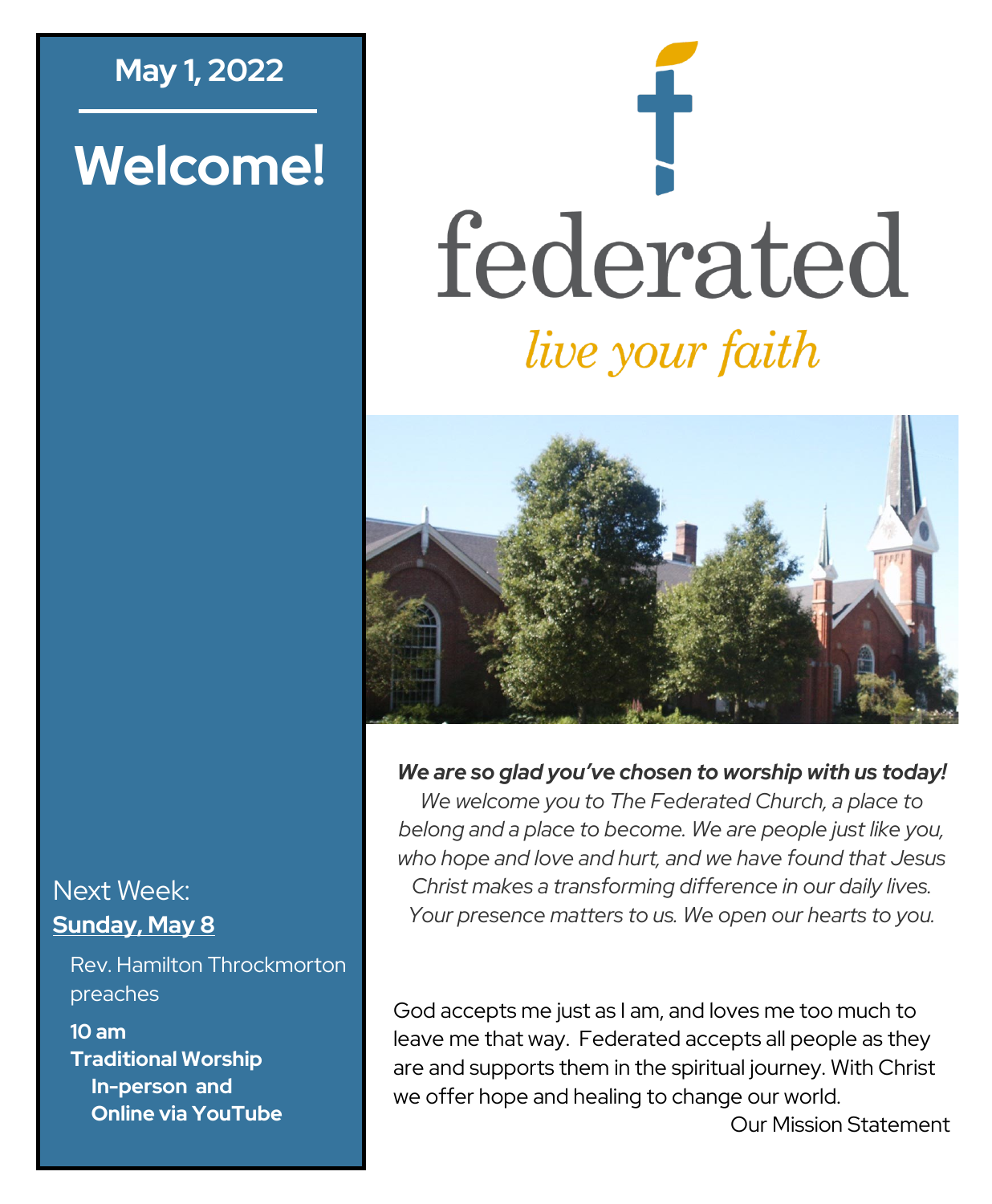# **WHAT'S HAPPENIN**

# **World Labyrinth Day—Walk as One at One on Saturday, May 7**

On this 14th annual World Labyrinth Day, many will walk a labyrinth at 1 PM local time to help create a rolling wave of peaceful energy passing from one time zone to the next around the globe. **Come to the Family Life Center at 12 Noon on Saturday, May 7**. Bring a zero-waste/ plastic free lunch and gather for eating and praying together. At 1 PM we will go to the labyrinth and walk/pray for peace. For more info about this day, visit: www.worldlabyrinthday.org/.

# **Tom Trenney: Organist, Composer, and Conductor**

# **TODAY! At 4:30 PM**

#### **Sanctuary**

**"Hymn Festival: Will You Come and Follow Me?"** Organist, composer, & conductor Tom Trenney will lead a mass choir and congregation in a festival of hymns, psalms, and spiritual songs that will inspire us to answer God's call to do justice, love kindness, and walk humbly with our God. No tickets needed. A free-will offering will be collected. \$20 suggested donation. The hymn festival is co-sponsored by the American Guild of Organists.

# **Celebrate Your Mom on Mother's Day: A Call for Pictures**

Celebrate your Mom during worship this Mother's Day by sharing a picture of your mom or maybe a picture of you with your mom! A slideshow of submitted photos will be shown during the worship service on May 8. Please submit images to Marty at [mculbert@fedchurch.org](mailto:mculbert@fedchurch.org?subject=Mother) **by Monday, May 2**. Include your name and your mother's name with your submission.

### **CLC Event: An Evening with Douglas Tallamy, author of Nature's Best Hope**

#### **Friday, May 6, 5-9 PM**

#### **Family Life Center**

#### **Cost: \$40 includes dinner or \$15 Zoom only**

Learn landscaping and gardening practices that don't degrade ecosystems, but restore them. We can make a difference, one lawn at a time! Spend an evening with New York Times bestselling author, Douglas Tallamy, as we conclude the Our Nature: Rethinking, Rebuilding & Restoring our Relationship to Nature series. Cost includes dinner by Cleveland Field Kitchen and a local exhibitor fair. Go to <https://www.communitylifecollaborative.org/ournature> to register.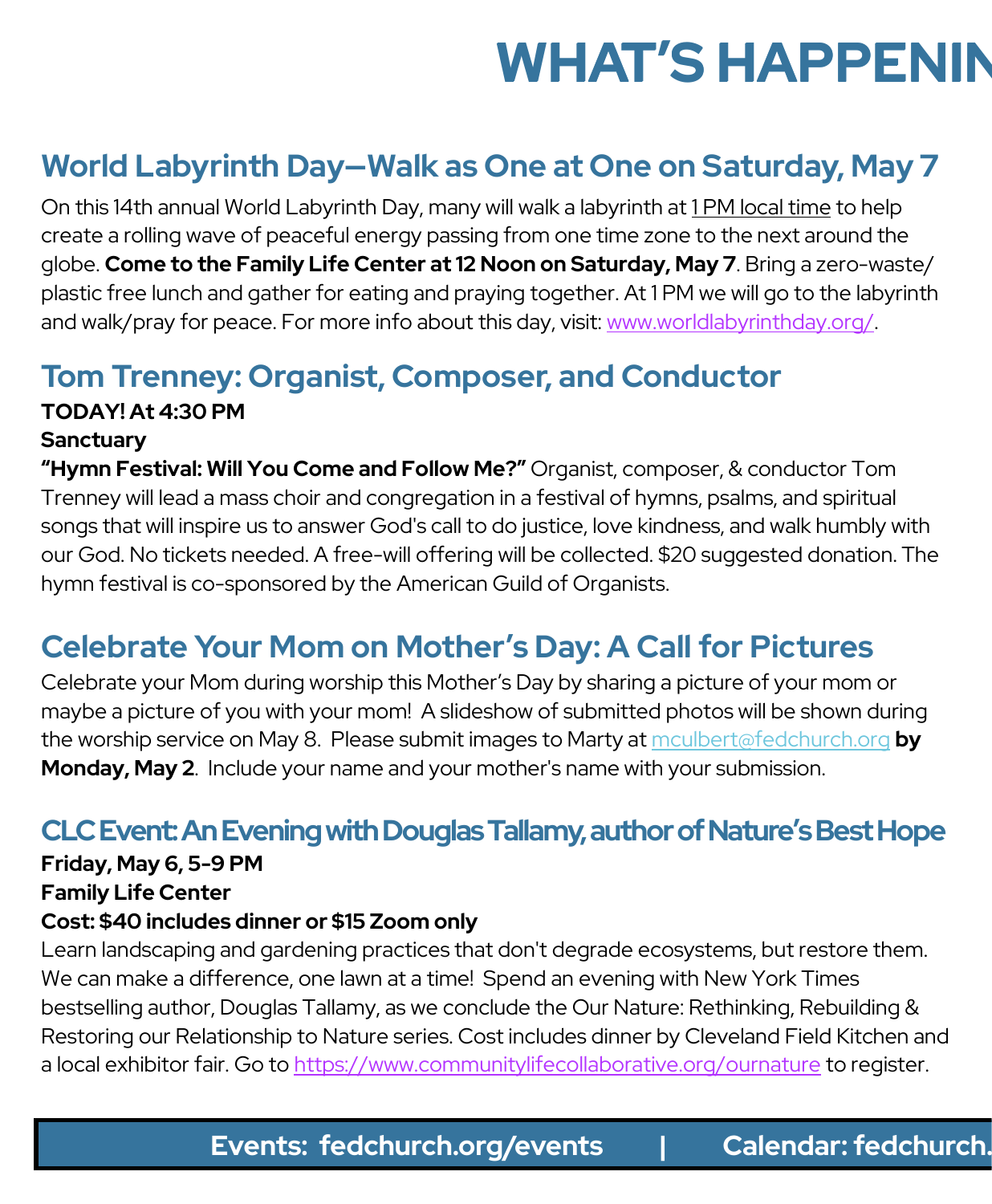# **IG AT FEDERATED?**

# **An Update and Invitation from HOLA**

*[We are excited to share that the construction of our HOLA Hispanic Community Center is](https://www.fedchurch.org/)  [nearing completion! We would like to cordially invite Federated Church to join us for our](https://www.fedchurch.org/) Grand Opening on May 5. There will be a ribbon cutting at 4 PM[, a blessing, remarks, and then an](https://www.fedchurch.org/)  [open house, with tours, music and food available to eat in or carry out.This project was five years](https://www.fedchurch.org/)  [in the making, and we are so grateful to the members of Federated Church for your ongoing](https://www.fedchurch.org/)  [support and partnership, which has helped us to reach this milestone. The Center will greatly](https://www.fedchurch.org/)  [increase our capacity to serve Latino workers, families and children. We hope you can join us.](https://www.fedchurch.org/)* 

# **Fellowship Treats are Returning!**

We are so excited to be starting Fellowship Hour back up again. We will go back to our alphabet list as before. Members of the congregation take turns bringing in treats for fellowship time following the service on Sundays. Please bring ready-to-serve treats. Healthy choices especially welcome, but no nuts. Thanks for helping to make our fellowship time delicious and enjoyable!

**May 15 – last names beginning with A or B May 22 – last names beginning with C or D**

# **Communion to the Confined Training**

#### **Sunday, May 22 at 11:30 AM in the Lounge**

The Congregational Care Commission is sponsoring training to provide individuals who are confined. Persons who feel called to this ministry should register to attend this session led by Senior Pastor Rev. Hamilton Throckmorton on. If you have any questions, please contact Peggie Jo Shinagawa at 216.401.2287 or pishinagawa@windstream.net.

## **Our Local Earth—Building Community for Creation Care**

#### **An All-Church, Youth and Family Activity at the FLC (16349 Chillicothe Road) Sunday, May 15 after worship, 12:00 noon – 3:00 pm**

Join us for activities, hikes, stories, and fun for the kids of all ages and the whole family. And, for the adults, it's a day to come together as a community to care for our memorial garden at the Family Life Center. *Come at 12:00 noon and bring a packed lunch to enjoy in fellowship with each other.* **The Challenge:** Can you pack a lunch that is either *zero plastic* or *zero waste*? Register by contacting Kristin LeFeber: 440.247.6490 x131 or [klefeber@fedchurch.org.](mailto:klefeber@fedchurch.org)

## **Events: fedchurch.org/events | Calendar: fedchurch.org/calendar | Spire Newsletter: fedchurch.org/spire Events: fedchurch.org/events | Calendar: fedchurch.org/calendar | Spire Newsletter: fedchurch.org/spire**